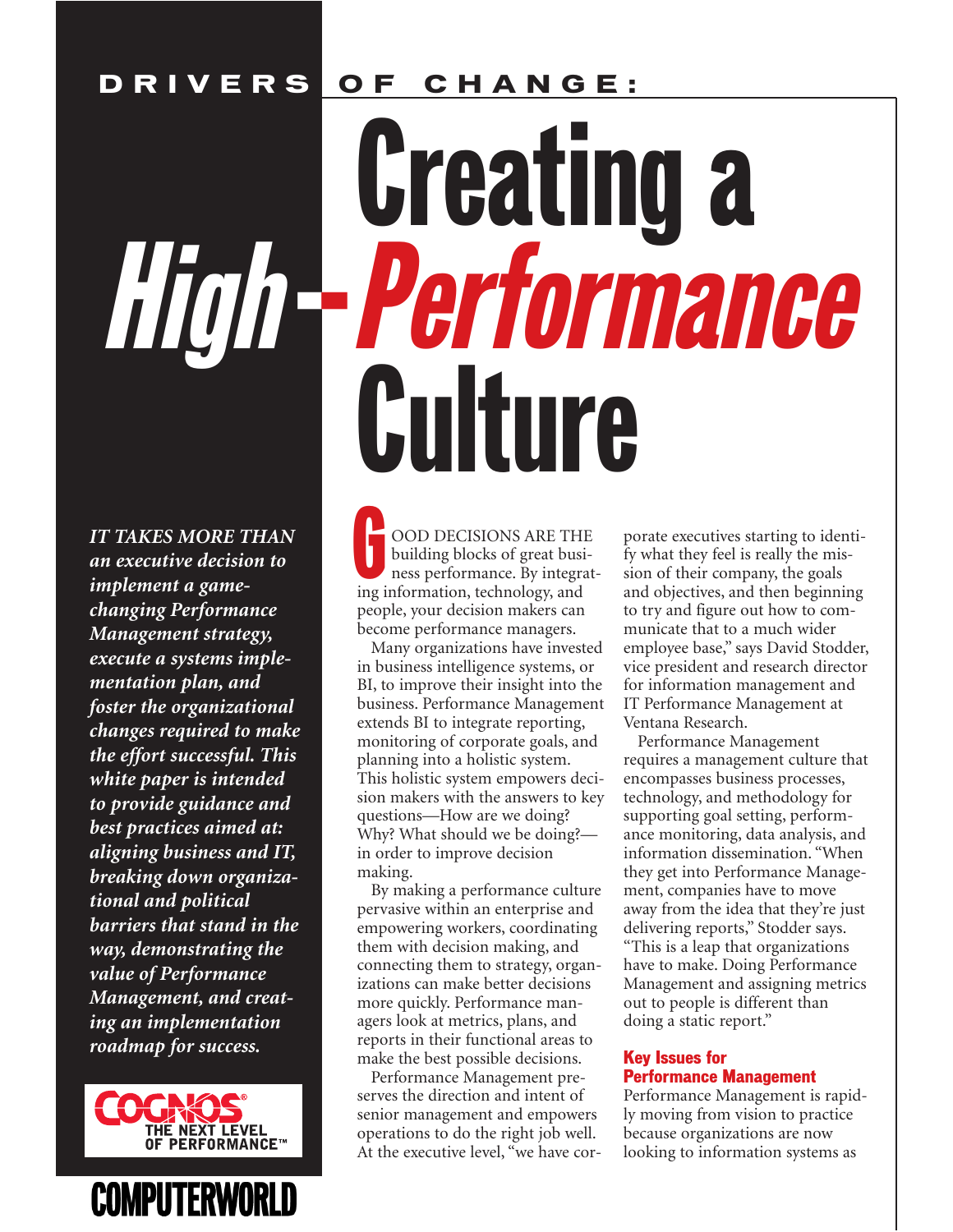*"Companies manage performance through various mechanisms, including planning, budgeting, scorecarding, querying and reporting results and variances. Each of these activities involves taking data collected by transaction systems and making it available in a context and format that transforms the data into actionable business information. The goal is better decision making and a quicker response to threats and opportunities across the organization. This requires the ability to combine the business intelligence emanating from different lines of business and functional areas within an organization."*

> **– Ventana Research white paper, "Beware of Performance Management Pitfalls"**

strategic and competitive weapons, rather than as just a means of squeezing out efficiencies. In addition, executive management requires greater visibility into operations to comply with Sarbanes-Oxley and other regulatory requirements focused on good governance, greater transparency, and recognition of risk.

Moving from theory to practice takes effort, however. A high rate of user adoption is necessary to achieve a level of integration across the enterprise that will align the organization with a shared, single version of the truth. Performance Management requires the ability to create plans and budgets that connect line and functional managers with the goals and objectives of executive management.

Market research firm IDC says that successful Performance Management initiatives are largely defined by nontechnical, businessrelated issues such as executive support, establishment of competency centers, business process reengineering, internal communication, and project management. However, says IDC, "None of these business initiatives can succeed without the support of a robust underlying IT architecture and appropriate enduser decision-support software."

Automation of Performance Management enhances the ability of an enterprise to adapt as business conditions change, and to recognize trends and changes in operational and financial metrics. It helps ensure that those metrics are made available to the right people and are used to make adjustments to operations and strategies. That provides both the means to make certain that performance is measured against targets, and to hold people accountable for their roles in that performance. Performance Management can also be a vital component in an organization's ability to comply with regulations such as Sarbanes-Oxley.

#### Taking the Path to Performance Management

Initially, the concept of enterprisewide Performance Management may seem daunting. But somewhere in any organization there is likely already a starting point that can be leveraged and enhanced to promote a Performance Management initiative. Often, organizations can build upon an existing reporting capability, or perhaps a system being employed to enhance planning or risk management.

Reporting, a key component of business intelligence and Perform-

ance Management, is a common starting point for Performance Management initiatives. Reporting delivers the ability to answer fundamental questions about the business by providing deep insight into critical data.

Creativity Inc., a leading designer, marketer, and distributor of basic crafting, beading, organization, paper crafting, and scrap booking products, deployed a new CMS ERP system across its five divisions but quickly realized that the analysis capabilities were too limited. "We were generating reports from three separate ERP and accounting packages," explains Jim Mulholland, vice president of information technology for Creativity Inc./Westrim Crafts. "As the reports were being produced from operational systems, they were limited to standard formats. We needed to remove the veil on the data so we could arrange it the way we wanted, and report only those metrics that really matter."

With a Cognos BI solution, Creativity can now email its management team key reports every day as well as at the end of the month. It also runs reports to send to its board of directors. "With Cognos 8 BI, management is able to ensure that information is flowing properly and accurately, and really reflecting the key business metrics," explains Mulholland. Moving forward, Creativity will also integrate its international vendor data into its data warehouse to provide a view into the entire supply-chain cycle, including suppliers, warehouses, and customers. The company is developing dashboards using Cognos 8 BI, and expects to deploy Cognos 8 Planning.

Executive-level and business dashboards can help to communicate complex information quickly, providing management with an effective way to measure and monitor business processes. They repre-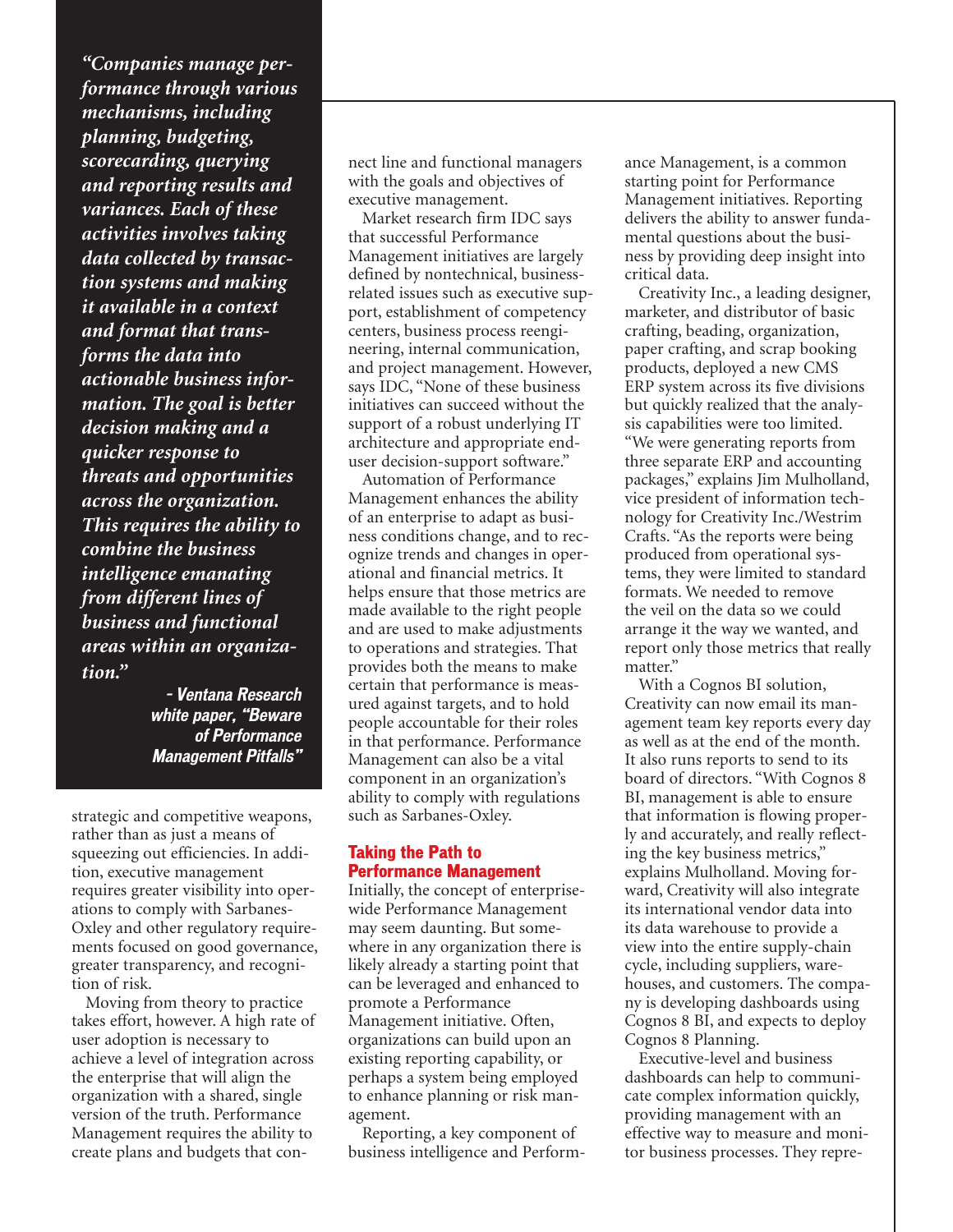*"When they get into Performance Management, companies have to move away from the idea that they're just delivering reports. This is a leap that organizations have to make. Doing Performance Management and assigning metrics out to people is different than doing a static report."*

> **- David Stodder, VP and research director, Ventana Research**

sent the next step up from scorecards, which allow an organization to present findings to the business audience at a higher level and can help to align teams and tactics with strategy, communicate goals consistently, and monitor performance against targets.

#### Coming Together

As organizations begin to standardize on processes and technologies that help improve business performance, they soon realize that business intelligence exposes vast data inconsistencies contained in their ERP and CRM systems, in their databases, and in other data silos. All of this data must then be brought together to create consistent, meaningful information.

The University of North Texas, for example, wanted to provide employees with the IT foundation necessary to help improve the quality of its education and overall student experience. UNT began overhauling its IT environment by moving its mainframe legacy system to PeopleSoft ERP, and then it selected an Oracle data warehouse. With the new IT environment in place, the time was right for UNT to deploy a Cognos BI solution.

"Data, especially out of an enterprise system—not necessarily PeopleSoft, any enterprise system can be confusing," says John Hooper, executive director of the

administrative information systems group at UNT. "What can happen at the modeling layer within Framework Manager has been really important because you can start to put the data together in such a way that the user recognizes it more readily, and is able to make use of it on their own."

To understand and drive performance, Cognos customers recognize that strategic initiatives must be linked to the planning, budgeting, and forecasting process to drive effective resource allocation across the enterprise. Budgets and forecasts, in turn, need to be supported with certified financial data from an efficient financial consolidation process that provides a timely, reliable, and transparent view of financial performance.

Siza Dorp Group, a demanddriven health care provider in the Netherlands, was formed from mergers among Siza, Het Dorp, and Koonings Jaght. The merged organization needed dynamic information to provide insight into activities from various perspectives and manage it in a focused way. "We first examined precisely what it was that we wanted to manage," recounts Thomas Geelkerken, project manager for BI and planning, in the ICT department of the Siza Dorp Group. "This led to a strategic plan with four aspects: finances, personnel, clients, and quality. We developed our information requirements based on this and analyzed what reporting would be needed to meet these requirements."

So Siza Dorp Group created a data warehouse and chose Cognos 8 BI for the development of the desired reporting and analysis. After financial reporting was developed and implemented in a few months' time, reporting on personnel and clients followed. The provider also decided to integrate budgeting into the environment, using Cognos 8 Planning. With the developed

reports and analysis possibilities, the Siza Dorp Group has up-todate and detailed management information available from several points of view. This information can now be distributed quickly and easily to different users via the Web. The next step for the Siza Dorp Group will be in the area of scorecarding with Cognos 8 BI.

While the reporting-led roadmaps outlined above are quite typical approaches, there are others. In some cases, organizations have reacted to a potential risk factor and implemented a BI or Performance Management system to ensure management is not caught unawares. In other cases, departments or business units may have recognized the need for a more structured approach to measurement against objectives and worked with IT to initiate a pilot Performance Management project.

#### Alignment of IT with Business Goals

ERP deployments deliver immense value, but the data they hold is not easily accessible for the deep-detail or cross-departmental reporting organizations require for Performance Management. Typically, they are challenged by low user acceptance, lack of accessibility by business users, and difficulty in changing analytical capabilities separately from the transactional data system.

ERP is also just one of multiple data sources. Performance Management requires the ability to sort through multidimensional data to organize and extract information that can help managers make the right decisions. With a centralized metadata model, organizations can apply consistent business rules, dimensions, and calculations to their data, regardless of its source.

Enterprises increasingly are opting for a Web-based deployment model that reduces the burden on systems and training while improv-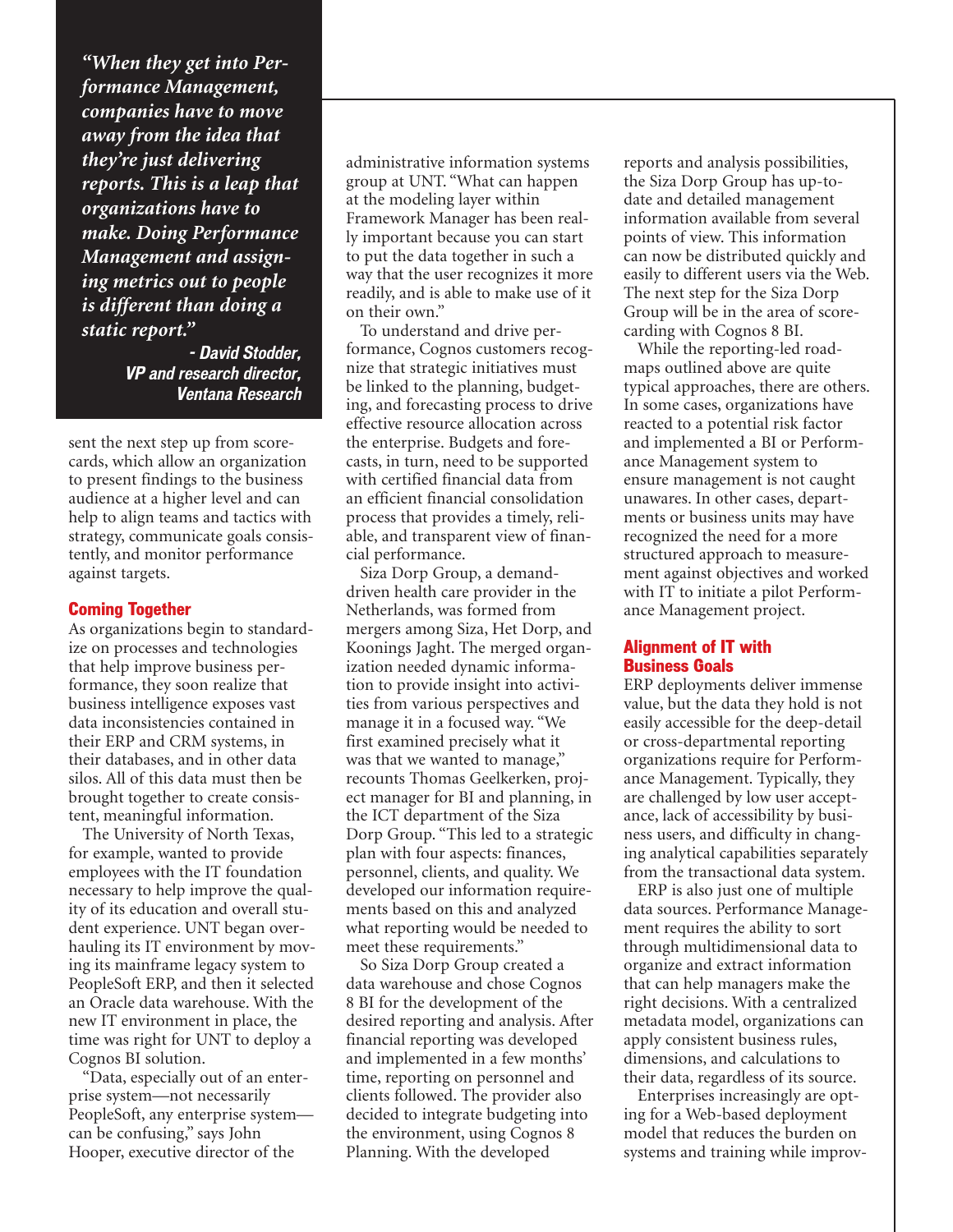*Once the decision has been made to embark on the Performance Management journey, an organization must focus on how best to accomplish the tasks ahead. Adoption of industry best practices delivers more value, faster, for your Performance Management system.*

ing user adoption. With centralized deployment and administration, IT does not have to install and manage client desktop software, minimizing deployment and maintenance costs.

Traditionally, information has been delivered to mobile workers through desktop formats such as Microsoft Excel®, PDF, and HTML. Unfortunately, these tools offer limited practicality for mobile BI, as they have not been optimized to provide the required interactive experience. The recent availability of Cognos 8 Go! Mobile overcomes these limitations by delivering a rich mobile client interface designed for business intelligence. It allows executives, leaders, and mobile workers to use their handheld devices to read and interact with Cognos 8 BI reports, dashboards, metrics, and other information.

#### Connecting Process to Strategy

Completing the journey from reporting to Performance Management means building sustainable and continuous links among every aspect of corporate performance—including resources, processes, and initiatives—and aligning them with the corporate strategy. Cognos customers have done this in a number of ways, including:

■ Using scorecards that link strategic objectives, initiatives, and key performance indicators to com-

municate the right information quickly to the right people

- Gathering information from front-line personnel to identify opportunities and align resources with objectives
- Identifying performance gaps in time to put new initiatives in place and act on them

These and other integrated business processes become possible when your enterprise reporting and business intelligence solution is anchored by strong planning, budgeting, forecasting, and financial consolidation.

Strategic initiatives must be linked to the planning, budgeting, and forecasting process to drive effective resource allocation across the enterprise. Budgets and forecasts, in turn, need to be supported with certified financial data from an efficient financial consolidation process that provides timely, reliable, and transparent views of financial performance.

#### Best Practices Make Perfect

Once the decision has been made to embark on the Performance Management journey, an organization must focus on how best to accomplish the tasks ahead. Adoption of industry best practices delivers more value, faster, for a Performance Management system.

To help ensure effective integration of planning and other business processes and speed deployment of your Performance Management ini[tiatives, the Cognos Innovation](http://www.cognos.com/performance-management/best-practices.html) Center has developed Performance Blueprints that translate best practices used at customer sites into easily implemented solutions that include predefined data, process, and policy models.

The blueprints address functional and industry-specific processes to help coordinate financial and operational planning, improve forecasting reliability, allocate resources effectively, streamline project implementation schedules, and reduce risk and the cost of ownership.

Complementing the blueprints is *[The Performance Manager: Proven](http://forms.cognos.com/?elqPURLPage=1071&mc=-web) Strategies for Turning Information into Higher Business Performance,* a Cognos publication that distills insights and lessons learned from years of experience with thousands of customers into advice for leveraging your information assets to support Performance Management goals.

Ventana's Stodder says organizations will be more successful if they take the time to define the metrics that will measure performance and, in general, if they start by defining a small number of metrics "rather than try to do the whole thing at once."

#### Winning Strategies

In addition to defining metrics and leveraging best practices, each organization needs to sculpt strategies to extend BI and Performance Management throughout the enterprise. To do this, many companies utilize a Business Intelligence Competency Center (BICC) to facilitate predictable, repeatable, consistent, and dependable deployment and use of BI. At Creativity Inc., a BICC known internally as its Analytical Center of Excellence is tasked with maintaining the company's BI solution, which is deployed throughout the five divisions. The BICC is also responsible for the company's reporting, analysis, and future BI requirements.

When an initial reporting project provides a successful demonstration that there is better insight into the mounds of data locked deep within the IT infrastructure, many organizations then use the platform to extend and display the data via business and executive-level